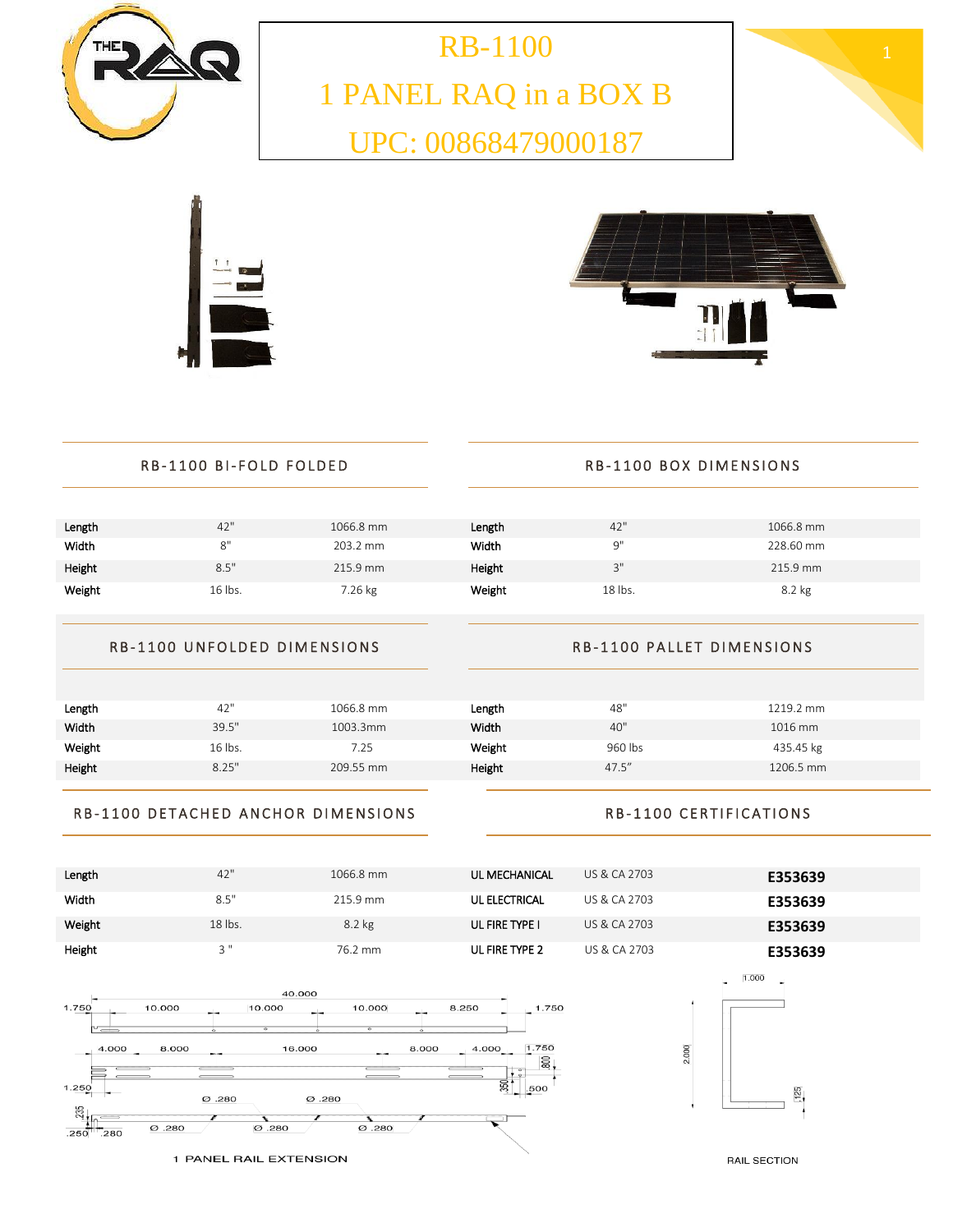

# **RB-1100** 2 1 PANEL RAQ in a BOX B UPC: 00868479000187



|                        | SPATIAL DIMENSIONS            | <b>FINISH</b>                                 |  |
|------------------------|-------------------------------|-----------------------------------------------|--|
|                        |                               |                                               |  |
| Rafter Spacing         | 12", 16", 24"                 | <b>Textured Black Powder Coat</b><br>$1-3$ mm |  |
| PV Panel Width         | 38.66" - 39.37"<br>982-1000mm |                                               |  |
| <b>Panel Thickness</b> | $1.22'' - 1.73''$<br>31-45 mm |                                               |  |

| <b>PLACEMENT</b>            |            | SNOW LOAD/ WIND ZONE CAPACITY |          |
|-----------------------------|------------|-------------------------------|----------|
|                             |            |                               |          |
| Portrait                    | <b>YES</b> |                               | 24"      |
| <b>Stagger Anchor Bases</b> | <b>YES</b> | Wind Zone                     | 190 mph. |
| Cantilever up to 16"        | <b>YES</b> | Snow Load                     | 120 lbs. |

# MATERIALS INCLUDED

**MATERIALS** 

| Rail Assembly with Panel   | 1 unit, 2 attached | Steel    | AR36-GS120     | 12 Gauge |
|----------------------------|--------------------|----------|----------------|----------|
| Clamps                     | Panel Clamps       |          |                |          |
| Anchor Bases/Feet          | $\overline{2}$     | Aluminum | T <sub>6</sub> |          |
| <b>Mechanical Flashing</b> | $\overline{2}$     |          |                |          |
| Lag Bolts                  | $\overline{2}$     |          |                |          |
| Washers                    | $\overline{4}$     |          |                |          |
| Cross Brace/ Inverter Bolt | $\overline{2}$     |          |                |          |
| Zip Tie                    |                    |          |                |          |